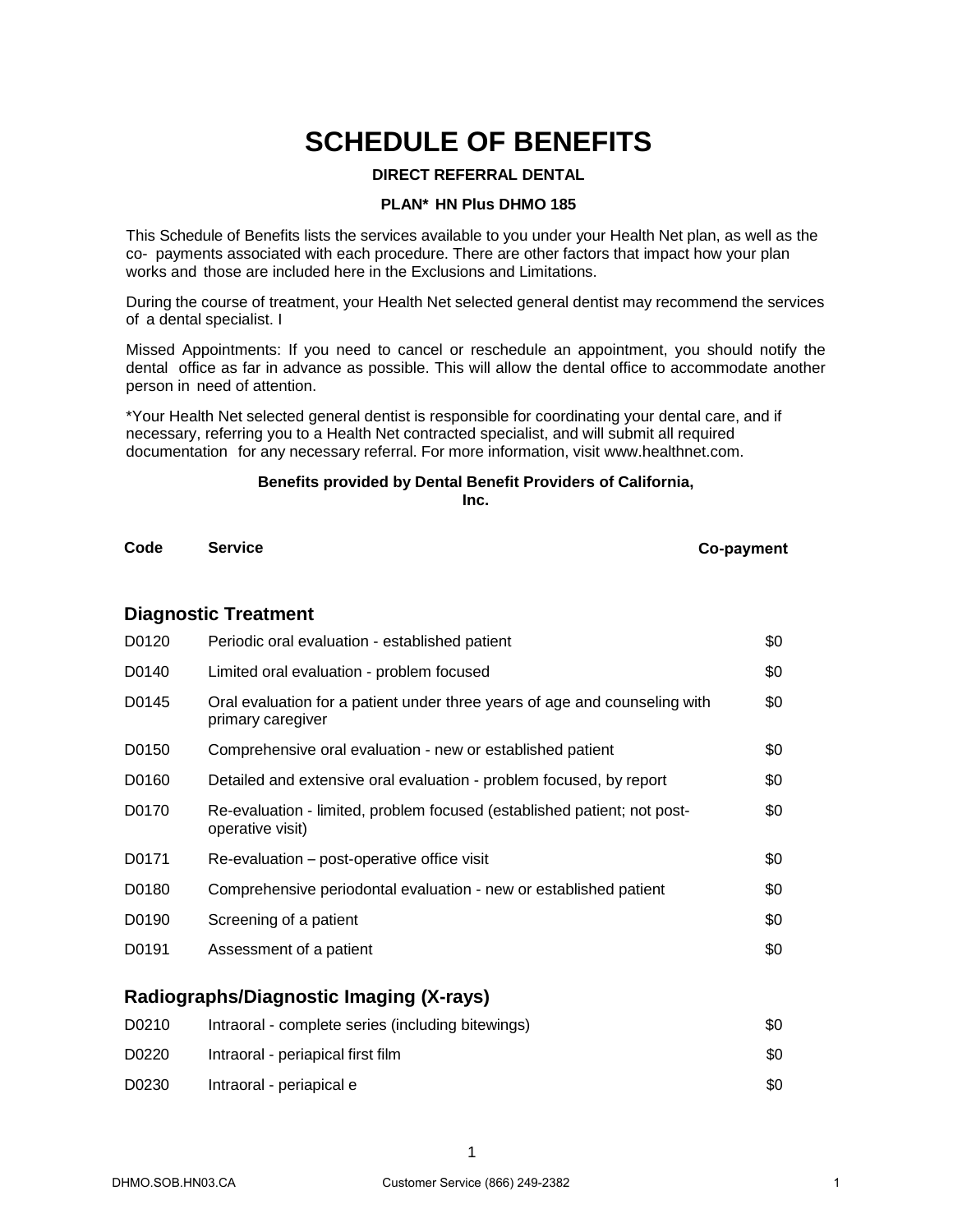| D0240 | Intraoral - occlusal film                                                                                                                                                       | \$0  |
|-------|---------------------------------------------------------------------------------------------------------------------------------------------------------------------------------|------|
| D0250 | Extraoral - first film                                                                                                                                                          | \$0  |
| D0270 | Bitewing - single film                                                                                                                                                          | \$0  |
| D0272 | Bitewings - two films                                                                                                                                                           | \$0  |
| D0273 | Bitewings - three films                                                                                                                                                         | \$0  |
| D0274 | Bitewings - four films                                                                                                                                                          | \$0  |
| D0277 | Vertical bitewings - 7 to 8 films                                                                                                                                               | \$0  |
| D0330 | Panoramic film                                                                                                                                                                  | \$0  |
| D0350 | 2D Oral/facial photographic images                                                                                                                                              | \$0  |
| D0351 | 3D photographic image                                                                                                                                                           | \$0  |
|       | <b>Tests and Examinations</b>                                                                                                                                                   |      |
| D0415 | Collection of microorganisms for culture and sensitivity                                                                                                                        | \$0  |
| D0417 | Collection and preparation of saliva sample for lab analysis testing                                                                                                            | \$0  |
| D0418 | Analysis of saliva sample                                                                                                                                                       | \$0  |
| D0422 | Collection and preparation of genetic sample material for lab analysis                                                                                                          | \$0  |
| D0423 | Genetic test for susceptibility to disease-specimen analysis                                                                                                                    | \$0  |
| D0425 | Caries susceptibility tests                                                                                                                                                     | \$0  |
| D0431 | Adjunctive pre-diagnostic test that aids in detection of mucosal abnormalities<br>including premalignant and malignant lesions, not to include cytology or<br>biopsy procedures | \$50 |
| D0460 | Pulp vitality tests                                                                                                                                                             | \$0  |
| D0470 | Diagnostic casts                                                                                                                                                                | \$0  |
| D0472 | Accession of tissue, gross examination, preparation and transmission of<br>written report                                                                                       | \$0  |
| D0473 | Accession of tissue, gross and microscopic examination, preparation and<br>transmission of written report                                                                       | \$0  |
| D0474 | Accession of tissue, gross and microscopic examination, including<br>assessment of surgical margins for presence of disease, preparation and<br>transmission of written report  | \$0  |
| D0486 | Accession of brush biopsy sample, microscopic examination, preparation and<br>transmission of written report                                                                    | \$0  |
| D0601 | Caries risk assessment with a finding of low risk                                                                                                                               | \$0  |
| D0602 | Caries risk assessment with a finding of moderate risk                                                                                                                          | \$0  |
| D0603 | Caries risk assessment with a finding of high risk                                                                                                                              | \$0  |
|       | <b>Preventive Services</b>                                                                                                                                                      |      |
| D1110 | Prophylaxis - adult                                                                                                                                                             | \$0  |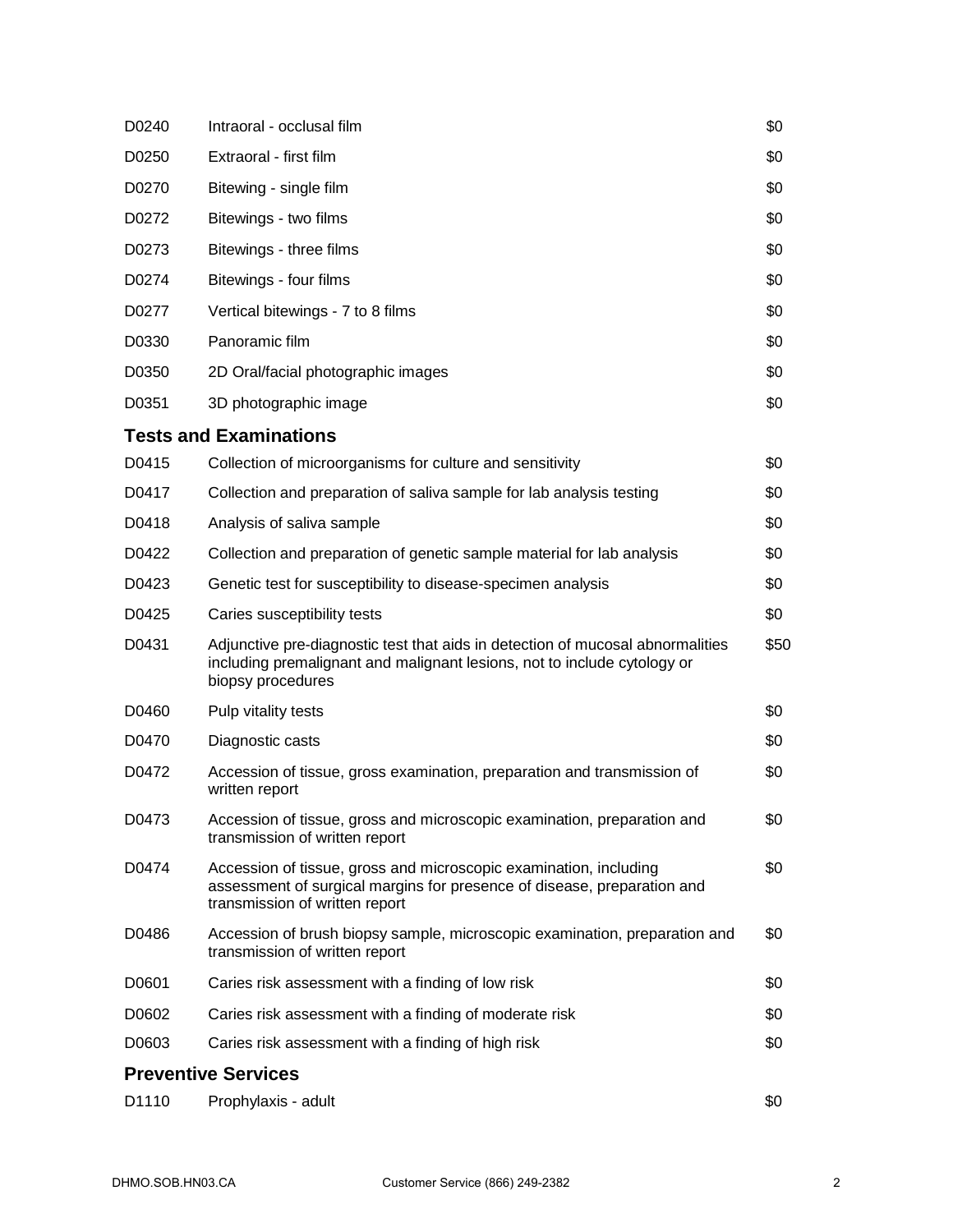| D1120             | Prophylaxis - child                                               | \$0  |
|-------------------|-------------------------------------------------------------------|------|
| D <sub>1206</sub> | Topical application of fluoride varnish                           | \$0  |
| D <sub>1208</sub> | Topical application of fluoride excluding varnish                 | \$0  |
| D <sub>1310</sub> | Nutritional counseling for control of dental disease              | \$0  |
| D <sub>1320</sub> | Tobacco counseling for the control and prevention of oral disease | \$0  |
| D <sub>1330</sub> | Oral hygiene instructions                                         | \$0  |
| D <sub>1351</sub> | Sealant - per tooth                                               | \$0  |
| D <sub>1352</sub> | Preventive resin restoration - permanent teeth                    | \$0  |
| D <sub>1353</sub> | Sealant repair – per tooth                                        | \$0  |
| D1354             | Interim caries arresting medicament application                   | \$15 |
| D <sub>1510</sub> | Space maintainer - fixed - unilateral                             | \$25 |
| D <sub>1515</sub> | Space maintainer - fixed - bilateral                              | \$25 |
| D <sub>1520</sub> | Space maintainer - removable - unilateral                         | \$35 |
| D <sub>1525</sub> | Space maintainer - removable - bilateral                          | \$35 |
| D <sub>1550</sub> | Recementation of space maintainer                                 | \$5  |
| D <sub>1555</sub> | Removal of fixed space maintainer                                 | \$5  |

# **Restorative Treatment**

| D <sub>2140</sub> | Amalgam - one surface, primary or permanent                                            | \$0  |
|-------------------|----------------------------------------------------------------------------------------|------|
| D <sub>2150</sub> | Amalgam - two surfaces, primary or permanent                                           | \$0  |
| D <sub>2160</sub> | Amalgam - three surfaces, primary or permanent                                         | \$0  |
| D <sub>2161</sub> | Amalgam - four or more surfaces, primary or permanent                                  | \$0  |
| D <sub>2330</sub> | Resin-based composite - one surface, anterior                                          | \$0  |
| D <sub>2331</sub> | Resin-based composite - two surfaces, anterior                                         | \$0  |
| D2332             | Resin-based composite - three surfaces, anterior                                       | \$0  |
| D <sub>2335</sub> | Resin-based composite - four or more surfaces or involving incisal angle<br>(anterior) | \$0  |
| D <sub>2390</sub> | Resin-based composite crown, anterior                                                  | \$30 |
| D <sub>2391</sub> | Resin-based composite - one surface, posterior                                         | \$30 |
| D2392             | Resin-based composite - two surfaces, posterior                                        | \$45 |
| D <sub>2393</sub> | Resin-based composite - three surfaces, posterior                                      | \$65 |
| D <sub>2394</sub> | Resin-based composite - four or more surfaces, posterior                               | \$65 |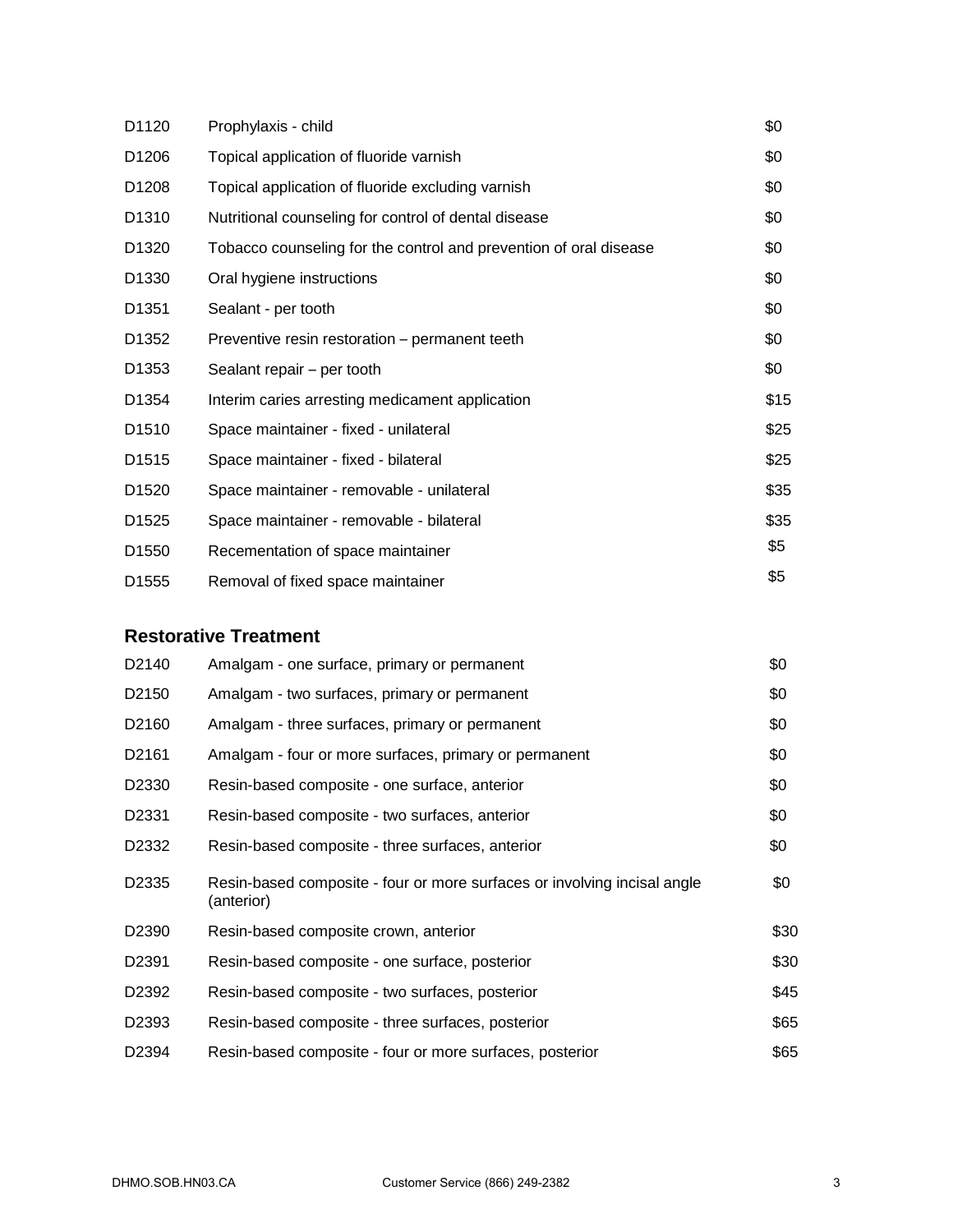### **Crowns**

- *An additional charge, not to exceed \$150 per unit, will be applied for any procedure using noble, high noble or titanium metal. There is a \$75 co-payment per crown/bridge unit in addition to regular co-payments for porcelain on molars.*
- *Cases involving seven (7) or more crowns and/or fixed bridge units in the same treatment plan require an additional \$125 co-payment per unit in addition to co-payment for each crown/ bridge unit.*

| D2510             | Inlay - metallic - one surface                         | \$165 |
|-------------------|--------------------------------------------------------|-------|
| D2520             | Inlay - metallic - two surfaces                        | \$165 |
| D <sub>2530</sub> | Inlay - metallic - three or more surfaces              | \$165 |
| D2542             | Onlay - metallic - two surfaces                        | \$185 |
| D <sub>2543</sub> | Onlay - metallic - three surfaces                      | \$185 |
| D <sub>2544</sub> | Onlay - metallic - four or more surfaces               | \$185 |
| D2610             | Inlay - porcelain/ceramic - one surface                | \$185 |
| D <sub>2620</sub> | Inlay - porcelain/ceramic - two surfaces               | \$185 |
| D <sub>2630</sub> | Inlay - porcelain/ceramic - three or more surfaces     | \$185 |
| D2642             | Onlay - porcelain/ceramic - two surfaces               | \$185 |
| D <sub>2643</sub> | Onlay - porcelain/ceramic - three surfaces             | \$185 |
| D <sub>2644</sub> | Onlay - porcelain/ceramic - four or more surfaces      | \$185 |
| D <sub>2650</sub> | Inlay - resin-based composite - one surface            | \$185 |
| D <sub>2651</sub> | Inlay - resin-based composite - two surfaces           | \$185 |
| D <sub>2652</sub> | Inlay - resin-based composite - three or more surfaces | \$185 |
| D <sub>2662</sub> | Onlay - resin-based composite - two surfaces           | \$185 |
| D <sub>2663</sub> | Onlay - resin-based composite - three surfaces         | \$185 |
| D2664             | Onlay – resin based composite – four or more surfaces  | \$185 |
| D2710             | Crown - resin-based composite (indirect)               | \$185 |
| D <sub>2712</sub> | Crown - 3/4 resin-based composite (indirect)           | \$185 |
| D <sub>2720</sub> | Crown - resin with high noble metal                    | \$185 |
| D <sub>2721</sub> | Crown - resin with predominantly base metal            | \$185 |
| D <sub>2722</sub> | Crown - resin with noble metal                         | \$185 |
| D <sub>2740</sub> | Crown - porcelain/ceramic substrate                    | \$225 |
| D <sub>2750</sub> | Crown - porcelain fused to high noble metal            | \$185 |
| D <sub>2751</sub> | Crown - porcelain fused to predominantly base metal    | \$185 |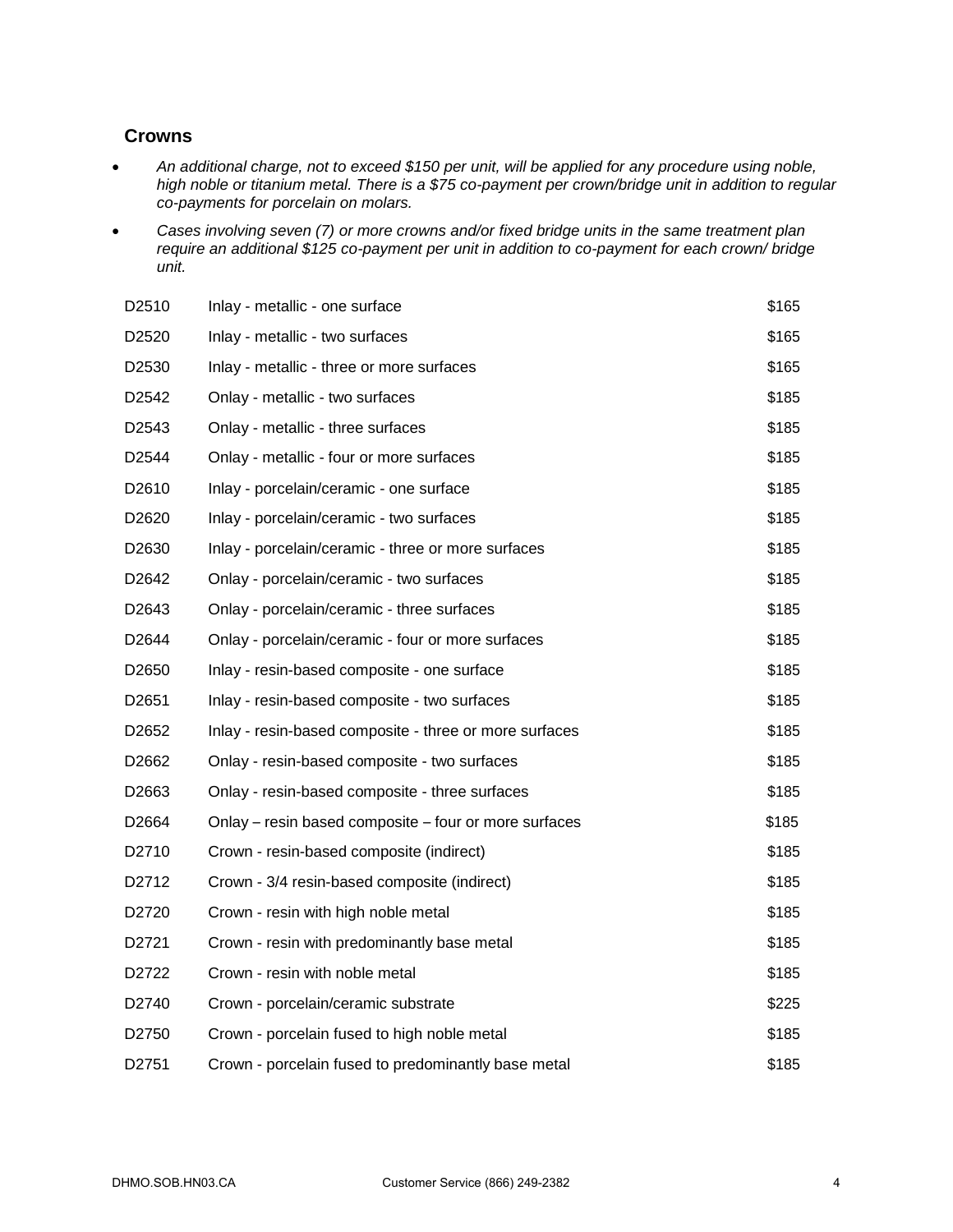| D <sub>2752</sub> | Crown - porcelain fused to noble metal                            | \$185 |
|-------------------|-------------------------------------------------------------------|-------|
| D2780             | Crown - 3/4 cast high noble metal                                 | \$185 |
| D <sub>2781</sub> | Crown - 3/4 cast predominantly base metal                         | \$185 |
| D <sub>2782</sub> | Crown - 3/4 cast noble metal                                      | \$185 |
| D <sub>2783</sub> | Crown - 3/4 porcelain/ceramic                                     | \$185 |
| D2790             | Crown - full cast high noble metal                                | \$185 |
| D <sub>2791</sub> | Crown - full cast predominantly base metal                        | \$185 |
| D <sub>2792</sub> | Crown - full cast noble metal                                     | \$185 |
| D2794             | Crown - titanium                                                  | \$185 |
| D2799             | Provisional crown                                                 | \$0   |
| D <sub>2910</sub> | Recement inlay, onlay, or partial coverage restoration            | \$0   |
| D <sub>2915</sub> | Recement cast or prefabricated post and core                      | \$0   |
| D <sub>2920</sub> | Recement crown                                                    | \$0   |
| D <sub>2921</sub> | Reattachment of tooth fragment, incisal edge or cusp              | \$0   |
| D2930             | Prefabricated stainless steel crown - primary tooth               | \$25  |
| D <sub>2931</sub> | Prefabricated stainless steel crown - permanent tooth             | \$25  |
| D2932             | Prefabricated resin crown                                         | \$35  |
| D <sub>2933</sub> | Prefabricated stainless steel crown with resin window             | \$35  |
| D <sub>2940</sub> | Sedative filling                                                  | \$0   |
| D <sub>2950</sub> | Core buildup, including any pins                                  | \$50  |
| D <sub>2951</sub> | Pin retention - per tooth, in addition to restoration             | \$10  |
| D2952             | Post and core in addition to crown, indirectly fabricated         | \$50  |
| D <sub>2953</sub> | Each additional indirectly fabricated post - same tooth           | \$50  |
| D <sub>2954</sub> | Prefabricated post and core in addition to crown                  | \$30  |
| D <sub>2955</sub> | Post removal (not in conjunction with endodontic therapy)         | \$10  |
| D <sub>2957</sub> | Each additional prefabricated post - same tooth                   | \$30  |
| D <sub>2960</sub> | Labial veneer (resin laminate) - chairside                        | \$250 |
| D2961             | Labial veneer (resin laminate) - laboratory                       | \$300 |
| D <sub>2962</sub> | Labial veneer (porcelain laminate) - laboratory                   | \$350 |
| D <sub>2971</sub> | Addtl procedure to construct crown under existing partial denture | \$50  |
| D <sub>2980</sub> | Crown repair necessitated by restorative material failure         | \$0   |
| D <sub>2981</sub> | Inlay repair necessitated by restorative material failure         | \$0   |
|                   | <b>Customer Service (866) 249-2382</b>                            |       |

#### DHMO.SOB.HN03.CA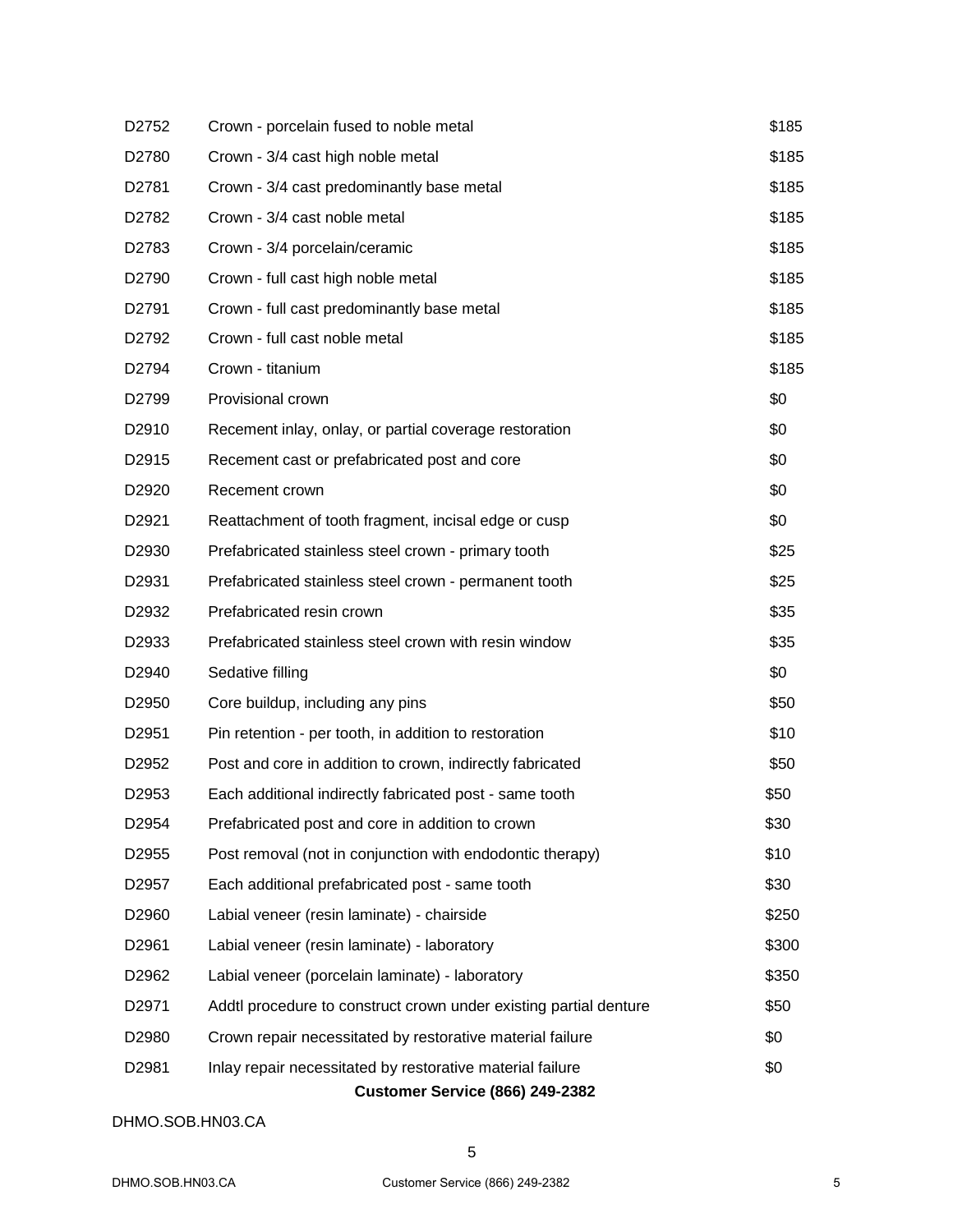| D2982             | Onlay repair necessitated by restorative material failure  | \$0   |
|-------------------|------------------------------------------------------------|-------|
| D2983             | Veneer repair necessitated by restorative material failure | \$350 |
| D <sub>2990</sub> | Resin infiltration of incipient smooth surface lesions     | \$0   |

# **Endodontics**

*All procedures exclude final restoration.*

| D3110 | Pulp cap - direct (excluding final restoration)                                                                                                                | \$0   |
|-------|----------------------------------------------------------------------------------------------------------------------------------------------------------------|-------|
| D3120 | Pulp cap - indirect (excluding final restoration)                                                                                                              | \$0   |
| D3220 | Therapeutic pulpotomy (excluding final restoration) - removal of pulp coronal<br>to the dentinocemental junction and application of medicament                 | \$10  |
| D3222 | Partial Pulpotomy for apexogenesis-permanent tooth with incomplete root<br>development                                                                         | \$0   |
| D3221 | Pulpal debridement, primary and permanent teeth                                                                                                                | \$45  |
| D3230 | Pulpal therapy (resorbable filling) - anterior, primary tooth (excluding final<br>restoration)                                                                 | \$30  |
| D3240 | Pulpal therapy (resorbable filling) - posterior, primary tooth (excluding final<br>restoration)                                                                | \$35  |
| D3310 | Anterior (excluding final restoration)                                                                                                                         | \$80  |
| D3320 | Bicuspid (excluding final restoration)                                                                                                                         | \$115 |
| D3330 | Molar (excluding final restoration)                                                                                                                            | \$200 |
| D3331 | Treatment of root canal obstruction; non-surgical access                                                                                                       | \$85  |
| D3332 | Incomplete endodontic therapy; inoperable, unrestorable or fractured tooth                                                                                     | \$70  |
| D3333 | Internal root repair of perforation defects                                                                                                                    | \$85  |
| D3346 | Retreatment of previous root canal therapy - anterior                                                                                                          | \$135 |
| D3347 | Retreatment of previous root canal therapy - bicuspid                                                                                                          | \$175 |
| D3348 | Retreatment of previous root canal therapy - molar                                                                                                             | \$275 |
| D3351 | Apexification/recalcification - initial visit (apical closure/calcific repair of<br>perforations, root resorption, etc.)                                       | \$65  |
| D3352 | Apexification/recalcification - interim medication replacement (apical<br>closure/calcific repair of perforations, root resorption, etc.)                      | \$65  |
| D3353 | Apexification/recalcification - final visit (includes completed root canal therapy<br>- apical closure/calcific repair of perforations, root resorption, etc.) | \$65  |
| D3355 | Pulpal regeneration-initial visit                                                                                                                              | \$65  |
| D3356 | Pulpal regeneration-medicament replacement                                                                                                                     | \$65  |
| D3357 | Pulpal regeneration-completion of treatment                                                                                                                    | \$65  |
|       | <b>Customer Service (866) 249-2382</b>                                                                                                                         |       |

#### DHMO.SOB.HN03.CA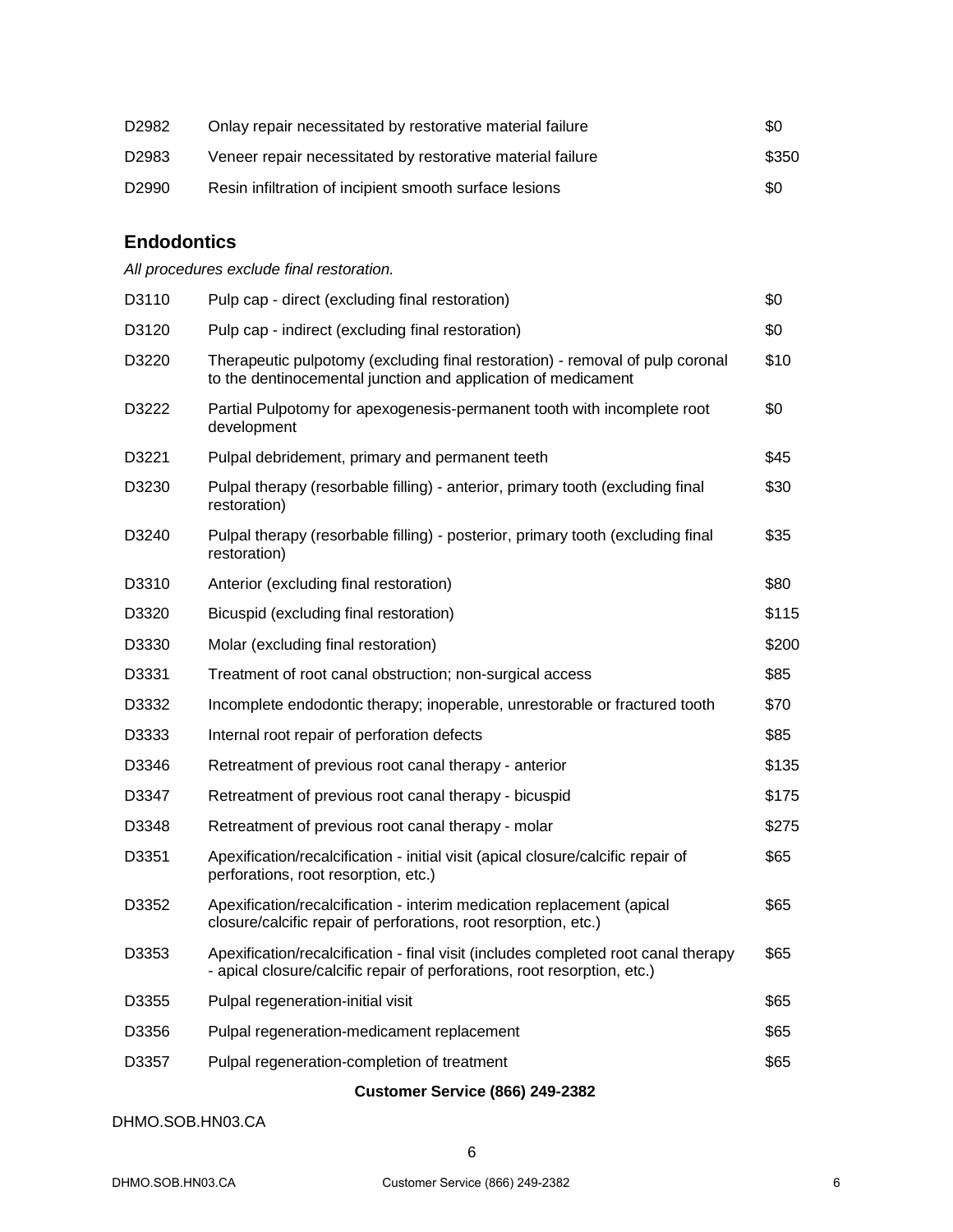| D3410               | Apicoectomy/periradicular surgery - anterior                                                                               | \$95  |
|---------------------|----------------------------------------------------------------------------------------------------------------------------|-------|
| D3421               | Apicoectomy/periradicular surgery - bicuspid (first root)                                                                  | \$95  |
| D3425               | Apicoectomy/periradicular surgery - molar (first root)                                                                     | \$95  |
| D3426               | Apicoectomy/periradicular surgery (each additional root)                                                                   | \$60  |
| D3427               | Periradicular surgery without apicoectomy                                                                                  | \$60  |
| D3430               | Retrograde filling - per root                                                                                              | \$40  |
| D3450               | Root amputation - per root                                                                                                 | \$95  |
| D3910               | Surgical procedure for isolation of tooth with rubber dam                                                                  | \$19  |
| D3920               | Hemisection (including any root removal), not including root canal therapy                                                 | \$90  |
| D3950               | Canal preparation and fitting of preformed dowel or post                                                                   | \$15  |
| <b>Periodontics</b> |                                                                                                                            |       |
| D4210               | Gingivectomy or gingivoplasty - four or more contiguous teeth or bounded<br>teeth spaces per quadrant                      | \$90  |
| D4211               | Gingivectomy or gingivoplasty - one to three contiguous teeth or bounded<br>teeth spaces per quadrant                      | \$68  |
| D4212               | Gingivectomy or gingivoplasty to allow access for restorative procedure                                                    | \$19  |
| D4240               | Gingival flap procedure, including root planing - four or more contiguous teeth<br>or bounded teeth spaces per quadrant    | \$150 |
| D4241               | Gingival flap procedure, including root planing - one to three contiguous teeth<br>or bounded teeth spaces per quadrant    | \$113 |
| D4245               | Apically positioned flap                                                                                                   | \$165 |
| D4249               | Clinical crown lengthening - hard tissue                                                                                   | \$120 |
| D4260               | Osseous surgery (including flap entry and closure) - four or more contiguous<br>teeth or bounded teeth spaces per quadrant | \$295 |
| D4261               | Osseous surgery (including flap entry and closure) - one to three contiguous<br>teeth or bounded teeth spaces per quadrant | \$210 |
| D4263               | Bone replacement graft - first site in quadrant                                                                            | \$180 |
| D4264               | Bone replacement graft - each additional site in quadrant                                                                  | \$95  |
| D4265               | Biologic materials to aid in soft and osseous tissue regeneration                                                          | \$95  |
| D4266               | Guided tissue regeneration - resorbable barrier, per site                                                                  | \$215 |
| D4267               | Guided tissue regeneration - nonresorbable barrier, per site (includes<br>membrane removal)                                | \$255 |
| D4270               | Pedicle soft tissue graft procedure                                                                                        | \$245 |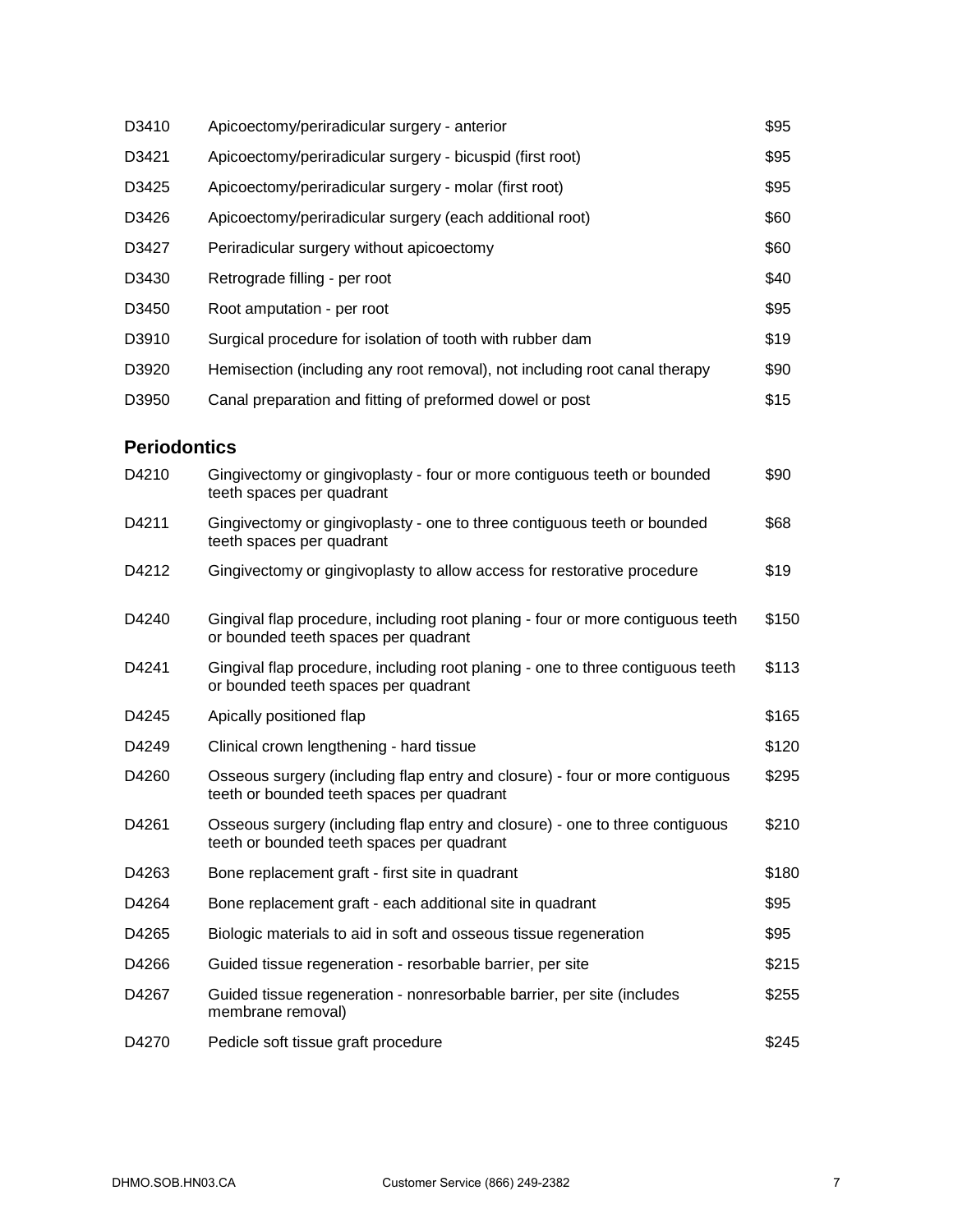| D4273 | Subepithelial connective tissue graft procedures, per tooth                                                                          | \$75  |
|-------|--------------------------------------------------------------------------------------------------------------------------------------|-------|
| D4274 | Distal or proximal wedge procedure (when not performed in conjunction with<br>surgical procedures in the same anatomical area)       | \$70  |
| D4275 | Soft tissue allograft                                                                                                                | \$380 |
| D4277 | Free soft tissue graft procedure ea addtl contiguous tooth                                                                           | \$245 |
| D4278 | Free soft tissue graft procedure including donor site surgery                                                                        | \$0   |
| D4283 | Autogenous connective tissue graft procedure – ea addtl contiguous tooth                                                             | \$75  |
| D4285 | Non-autogenous connective tissue graft procedure                                                                                     | \$380 |
| D4320 | Provisional splinting - intracoronal                                                                                                 | \$95  |
| D4321 | Provisional splinting - extracoronal                                                                                                 | \$85  |
| D4341 | Periodontal scaling and root planing - four or more teeth per quadrant                                                               | \$40  |
| D4342 | Periodontal scaling and root planing - one to three teeth per quadrant                                                               | \$30  |
| D4355 | Full mouth debridement to enable comprehensive evaluation and diagnosis                                                              | \$40  |
| D4381 | Localized delivery of antimicrobial agents via a controlled release vehicle into<br>diseased crevicular tissue, per tooth, by report | \$60  |
| D4910 | Periodontal maintenance                                                                                                              | \$30  |
| D4921 | Gingival irrigation - per quadrant                                                                                                   | \$0   |
| D4999 | Periodontal hygiene instruction                                                                                                      | \$0   |

# **Removable Prosthodontics**

*Includes up to 3 adjustments within 6 months of delivery.*

| D <sub>5110</sub>  | Complete denture - maxillary                                                                                                       | \$210 |
|--------------------|------------------------------------------------------------------------------------------------------------------------------------|-------|
| D <sub>5</sub> 120 | Complete denture - mandibular                                                                                                      | \$210 |
| D <sub>5</sub> 130 | Immediate denture - maxillary                                                                                                      | \$225 |
| D <sub>5</sub> 140 | Immediate denture - mandibular                                                                                                     | \$225 |
| D <sub>5211</sub>  | Maxillary partial denture - resin base (including any conventional clasps, rests<br>and teeth)                                     | \$240 |
| D <sub>5212</sub>  | Mandibular partial denture - resin base (including any conventional clasps,<br>rests and teeth)                                    | \$240 |
| D <sub>5213</sub>  | Maxillary partial denture - cast metal framework with resin denture bases<br>(including any conventional clasps, rests and teeth)  | \$260 |
| D <sub>5214</sub>  | Mandibular partial denture - cast metal framework with resin denture bases<br>(including any conventional clasps, rests and teeth) | \$260 |
| D <sub>5221</sub>  | Immediate maxillary partial denture – resin base                                                                                   | \$60  |
| D <sub>5222</sub>  | Immediate mandibular partial denture – resin base                                                                                  | \$60  |
|                    | <b>Customer Service (866) 249-2382</b>                                                                                             |       |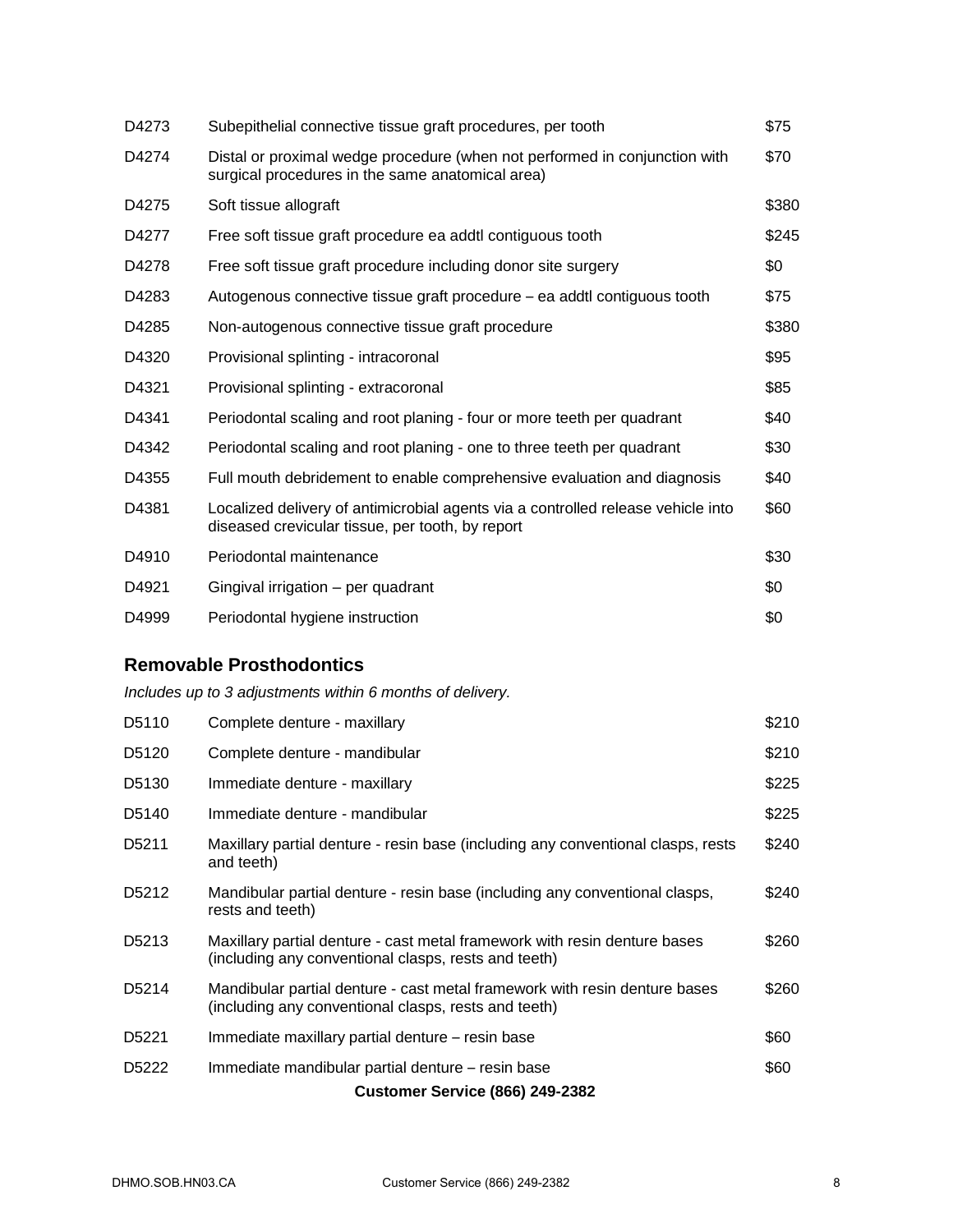| D5223 | Immediate maxillary partial denture - cast metal framework                        | \$60  |
|-------|-----------------------------------------------------------------------------------|-------|
| D5224 | Immediate mandibular partial denture – cast metal framework                       | \$60  |
| D5225 | Maxillary partial denture - flexible base (including any clasps, rests and teeth) | \$365 |
| D5226 | Mandibular partial denture - flexible base (including any clasps, rests and       | \$365 |
|       | teeth)                                                                            |       |
| D5281 | Removable unilateral partial denture - one piece cast metal (including clasps     | \$250 |
| D5410 | and teeth)                                                                        | \$0   |
| D5411 | Adjust complete denture - maxillary                                               | \$0   |
| D5421 | Adjust complete denture - mandibular                                              | \$0   |
| D5422 | Adjust partial denture - maxillary                                                | \$0   |
| D5510 | Adjust partial denture - mandibular                                               | \$30  |
| D5520 | Repair broken complete denture base                                               | \$30  |
| D5610 | Replace missing or broken teeth - complete denture (each tooth)                   | \$30  |
| D5620 | Repair resin denture base                                                         | \$30  |
|       | Repair cast framework                                                             |       |
| D5630 | Repair or replace broken clasp                                                    | \$35  |
| D5640 | Replace broken teeth - per tooth                                                  | \$30  |
| D5650 | Add tooth to existing partial denture                                             | \$30  |
| D5660 | Add clasp to existing partial denture                                             | \$35  |
| D5670 | Replace all teeth and acrylic on cast metal framework (maxillary)                 | \$165 |
| D5671 | Replace all teeth and acrylic on cast metal framework (mandibular)                | \$165 |
| D5710 | Rebase complete maxillary denture                                                 | \$60  |
| D5711 | Rebase complete mandibular denture                                                | \$60  |
| D5720 | Rebase maxillary partial denture                                                  | \$60  |
| D5721 | Rebase mandibular partial denture                                                 | \$60  |
| D5730 | Reline complete maxillary denture (chairside)                                     | \$35  |
| D5731 | Reline complete mandibular denture (chairside)                                    | \$35  |
| D5740 | Reline maxillary partial denture (chairside)                                      | \$35  |
| D5741 | Reline mandibular partial denture (chairside)                                     | \$35  |
| D5750 | Reline complete maxillary denture (laboratory)                                    | \$60  |
| D5751 | Reline complete mandibular denture (laboratory)                                   | \$60  |
| D5760 | Reline maxillary partial denture (laboratory)                                     | \$60  |
| D5761 | Reline mandibular partial denture (laboratory)                                    | \$60  |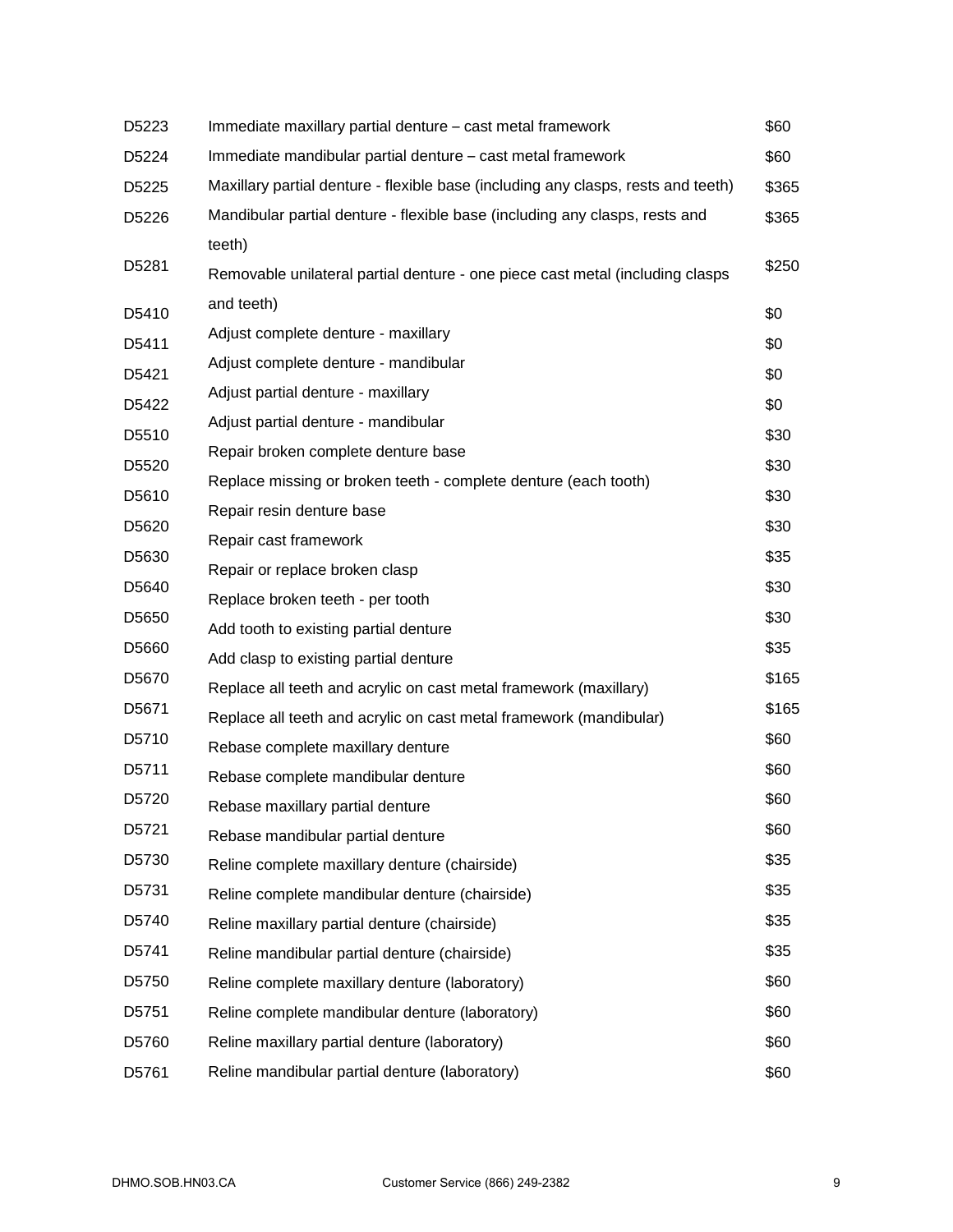| D5810 | Interim complete denture (maxillary)                                   | \$230  |
|-------|------------------------------------------------------------------------|--------|
| D5811 | Interim complete denture (mandibular)                                  | \$230  |
| D5820 | Interim partial denture (maxillary)                                    | \$60   |
| D5821 | Interim partial denture (mandibular)                                   | \$60   |
| D5850 | Tissue conditioning, maxillary                                         | \$10   |
| D5851 | Tissue conditioning, mandibular                                        | \$10   |
| D5862 | Precision attachment, by report                                        | \$160  |
| D5863 | Overdenture-complete maxillary                                         | \$210  |
| D5864 | Overdenture-partial maxillary                                          | \$210  |
| D5865 | Overdenture-complete mandibular                                        | \$260  |
| D5866 | Overdenture-partial mandibular                                         | \$260  |
|       | <b>Implant Services</b>                                                |        |
| D6010 | Surgical placement of implant body; endosteal implant                  | \$1950 |
| D6013 | Surgical placement of mini implant                                     | \$1950 |
| D6052 | Semi-precision attachment abutment                                     | \$368  |
| D6055 | Connecting bar – implant or abutment supported                         | \$540  |
| D6056 | Prefabricated abutment includes placement                              | \$368  |
| D6057 | Custom fabricated abutment-includes placement                          | \$610  |
| D6058 | Abutment supported porcelain/ceramic crown                             | \$1050 |
| D6059 | Abutment supported porcelain fused to high noble metal                 | \$915  |
| D6060 | Abutment supported porcelain fused to base metal                       | \$1050 |
| D6061 | Abutment supported porcelain fused to noble metal                      | \$946  |
| D6062 | Abutment supported cast metal crown-high noble metal                   | \$981  |
| D6063 | Abutment supported cast base metal crown                               | \$854  |
| D6064 | Abutment supported cast metal crown                                    | \$1168 |
| D6065 | Implant supported porcelain/ceramic crown                              | \$1144 |
| D6066 | Implant supported porcelain fused to metal crown                       | \$1083 |
| D6067 | Implant supported metal crown                                          | \$962  |
| D6068 | Abutment supported retainer for porcelain/ceramic FPD                  | \$1026 |
| D6069 | Abutment supported retainer for porcelain fused to metal<br><b>FPD</b> | \$1050 |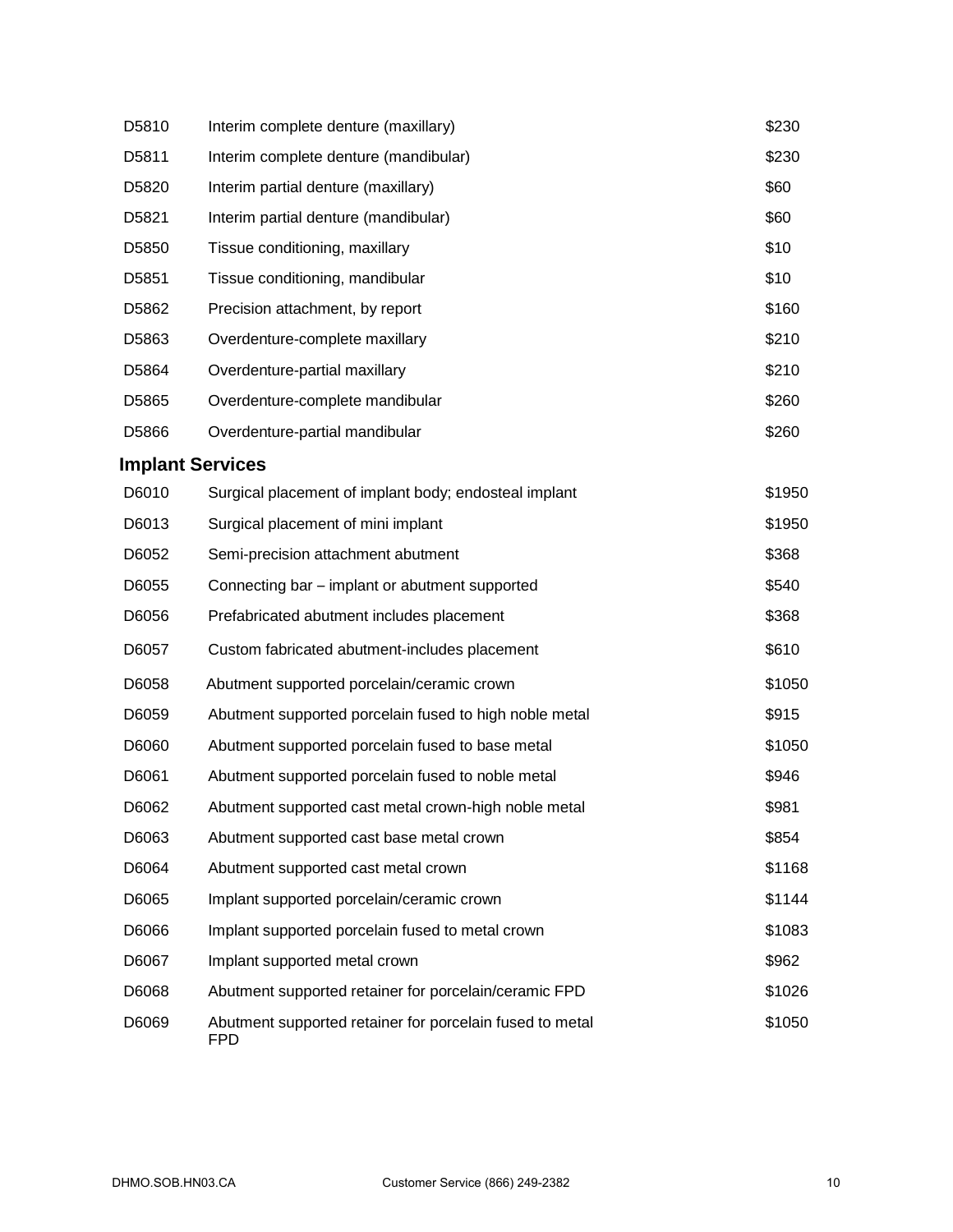| D6070 | Abutment supported retainer for porcelain fused to metal<br>FPD (predominately base)                          | \$965  |
|-------|---------------------------------------------------------------------------------------------------------------|--------|
| D6071 | Abutment supported retainer for porcelain fused to metal<br>FPD (noble metal)                                 | \$984  |
| D6072 | Abutment supported retainer for cast metal FPD (high<br>noble metal)                                          | \$997  |
| D6073 | Abutment supported retainer for cast metal FPD<br>(predominately base metal)                                  | \$910  |
| D6074 | Abutment supported retainer for cast metal FPD (noble<br>metal)                                               | \$967  |
| D6075 | Implant supported retainer for ceramic FPD                                                                    | \$1018 |
| D6076 | Implant supported retainer for porcelain fused to metal<br><b>FPD</b>                                         | \$992  |
| D6077 | Implant supported retain for cast metal FPD                                                                   | \$962  |
| D6080 | Implant maintenance procedures when prostheses are<br>removed and reinserted                                  | \$55   |
| D6081 | Scaling and debridement in the presence of<br>inflammation                                                    | \$57   |
| D6085 | Provisional implant crown                                                                                     | \$0    |
| D6090 | Repair implant Supported prosthesis, by report                                                                | \$135  |
| D6091 | Replacement of semi-precision or presicion attachment<br>of implant/abutment supported prosthesis             | \$410  |
| D6092 | Recement or re-bond implant/abutment supported crown                                                          | \$79   |
| D6093 | Recement or re-bond implant/abutment supported fixed<br>partial denture                                       | \$124  |
| D6094 | Abutment supported crown - titanium                                                                           | \$810  |
| D6095 | Repair implant abutment, by report                                                                            | \$55   |
| D6100 | Implant removal, by report                                                                                    | \$600  |
| D6101 | Debridement of a peri-implant defect and surface<br>cleaning of exposed implant surfaces                      | \$57   |
| D6102 | Debridement and osseous contouring of a peri-implant<br>defect; includes surface cleaning of exposed surfaces | \$190  |
| D6103 | Bone graft for repair of peri-implant defect not include<br>flap entry and closure                            | \$350  |
| D6110 | Implant/abutment supported removable denture for<br>edentulous arch - maxillary                               | \$925  |
| D6111 | Implant/abutment supported removable denture for<br>edentulous arch - mandibular                              | \$925  |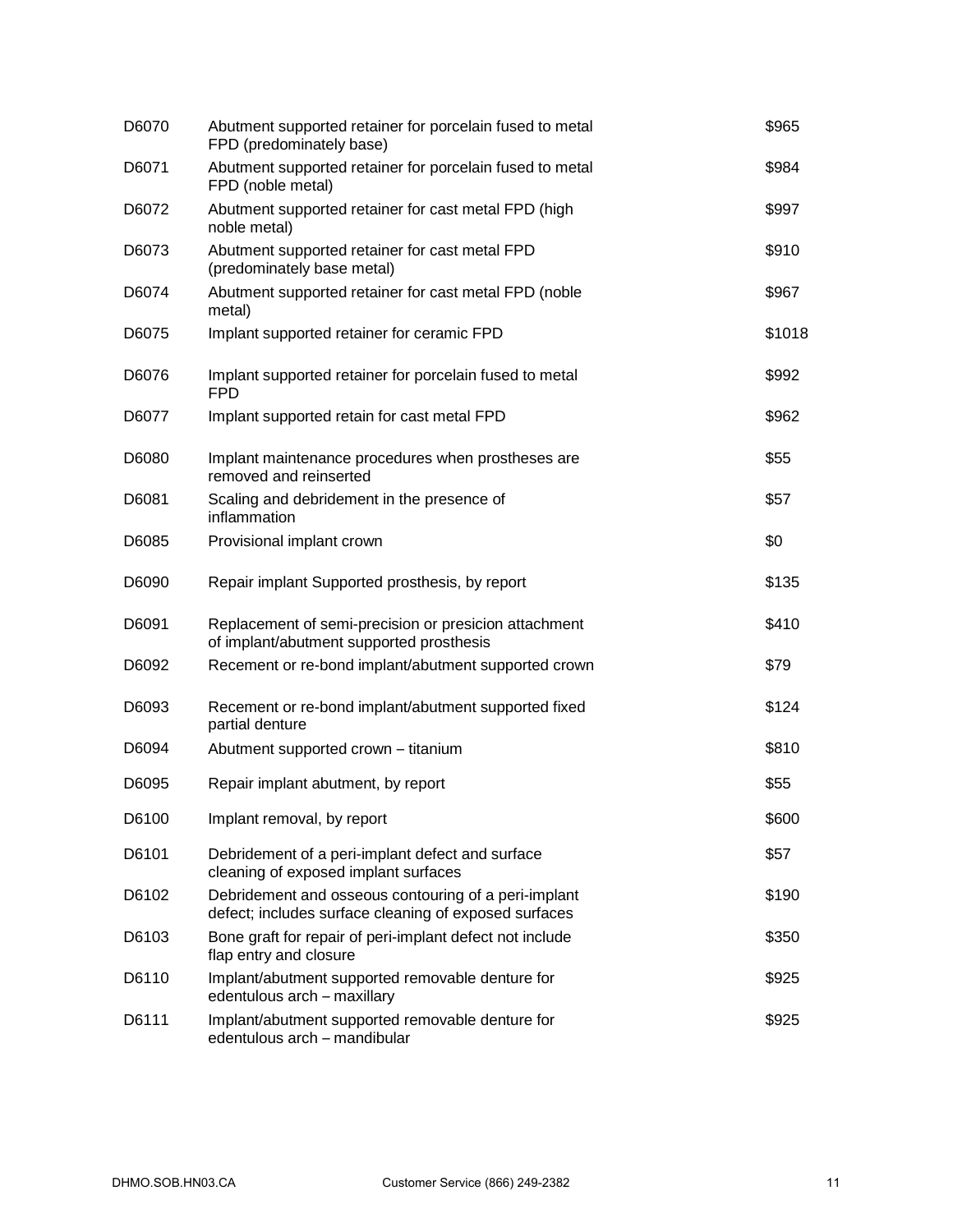| D6112 | Supported removable denture for partially edentulous<br>arch – maxillary  | \$925 |
|-------|---------------------------------------------------------------------------|-------|
| D6113 | Supported removable denture for partially edentulous<br>arch – mandibular | \$925 |
| D6190 | Radiographic/surgical implant index, by report                            | \$265 |
| D6194 | Abutment supported retainer crown for FPD - titanium                      | \$835 |

# **Crowns/Fixed Bridges - Per Unit**

- *An additional charge, not to exceed \$150 per unit, will be applied for any procedure using noble, high noble or titanium metal. There is a \$75 co-payment per crown/bridge unit in addition to regular co-payments for porcelain on molars.*
- *Cases involving seven (7) or more crowns and/or fixed bridge units in the same treatment plan require an additional \$125 co-payment per unit in addition to co-payment for each crown/bridge unit.*

| D6210 | Pontic - cast high noble metal                          | \$185 |
|-------|---------------------------------------------------------|-------|
| D6211 | Pontic - cast predominantly base metal                  | \$185 |
| D6212 | Pontic - cast noble metal                               | \$185 |
| D6214 | Pontic - titanium                                       | \$185 |
| D6240 | Pontic - porcelain fused to high noble metal            | \$185 |
| D6241 | Pontic - porcelain fused to predominantly base metal    | \$185 |
| D6242 | Pontic - porcelain fused to noble metal                 | \$185 |
| D6245 | Pontic - porcelain/ceramic                              | \$205 |
| D6250 | Pontic - resin with high noble metal                    | \$185 |
| D6251 | Pontic - resin with predominantly base metal            | \$185 |
| D6252 | Pontic - resin with noble metal                         | \$185 |
| D6253 | Provisional pontic                                      | \$0   |
| D6545 | Retainer - cast metal for resin bonded fixed prosthesis | \$150 |
| D6549 | Resin retainer for resin bonded fixed prosthesis        | \$150 |
| D6600 | Inlay - porcelain/ceramic, two surfaces                 | \$185 |
| D6601 | Inlay - porcelain/ceramic, three or more surfaces       | \$185 |
| D6602 | Inlay - cast high noble metal, two surfaces             | \$185 |
| D6603 | Inlay - cast high noble metal, three or more surfaces   | \$185 |
| D6604 | Inlay - cast predominantly base metal, two surfaces     | \$185 |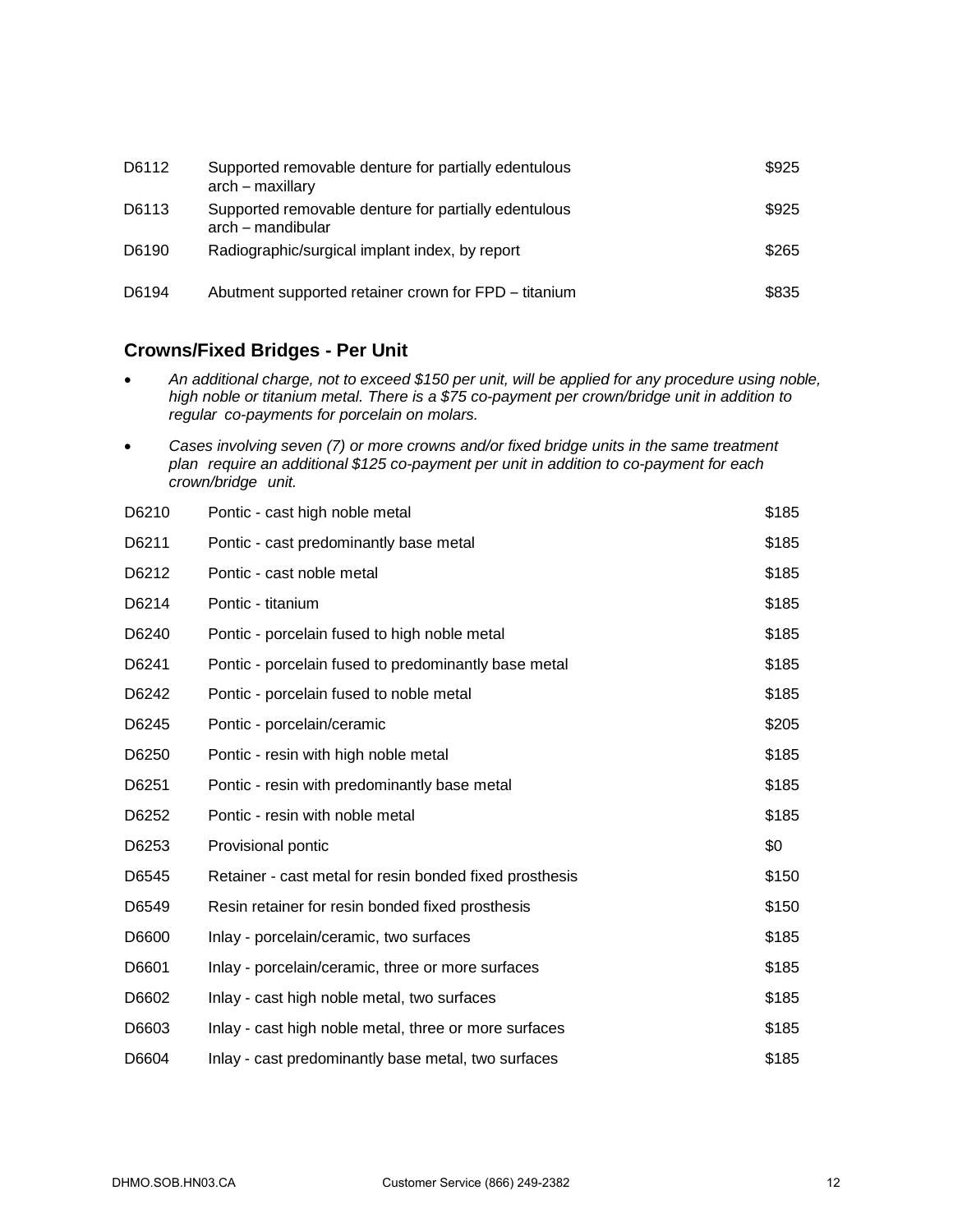| D6605 | Inlay - cast predominantly base metal, three or more surfaces | \$185 |
|-------|---------------------------------------------------------------|-------|
| D6606 | Inlay - cast noble metal, two surfaces                        | \$185 |
| D6607 | Inlay - cast noble metal, three or more surfaces              | \$185 |
| D6608 | Onlay - porcelain/ceramic, two surfaces                       | \$185 |
| D6609 | Onlay - porcelain/ceramic, three or more surfaces             | \$185 |
| D6610 | Onlay - cast high noble metal, two surfaces                   | \$185 |
| D6611 | Onlay - cast high noble metal, three or more surfaces         | \$185 |
| D6612 | Onlay - cast predominantly base metal, two surfaces           | \$185 |
| D6613 | Onlay - cast predominantly base metal, three or more surfaces | \$185 |
| D6614 | Onlay - cast noble metal, two surfaces                        | \$185 |
| D6615 | Onlay - cast noble metal, three or more surfaces              | \$185 |
| D6710 | Crown - indirect resin based composite                        | \$185 |
| D6720 | Crown - resin with high noble metal                           | \$185 |
| D6721 | Crown - resin with predominantly base metal                   | \$185 |
| D6722 | Crown - resin with noble metal                                | \$185 |
| D6740 | Crown - porcelain/ceramic                                     | \$185 |
| D6750 | Crown - porcelain fused to high noble metal                   | \$185 |
| D6751 | Crown - porcelain fused to predominantly base metal           | \$185 |
| D6752 | Crown - porcelain fused to noble metal                        | \$185 |
| D6780 | Crown - 3/4 cast high noble metal                             | \$185 |
| D6781 | Crown - 3/4 cast predominantly base metal                     | \$185 |
| D6782 | Crown - 3/4 cast noble metal                                  | \$185 |
| D6783 | Crown - 3/4 porcelain/ceramic                                 | \$185 |
| D6790 | Crown - full cast high noble metal                            | \$185 |
| D6791 | Crown - full cast predominantly base metal                    | \$185 |
| D6792 | Crown - full cast noble metal                                 | \$185 |
| D6794 | Crown - titanium                                              | \$185 |
| D6930 | Recement fixed partial denture                                | \$0   |
| D6940 | <b>Stress breaker</b>                                         | \$100 |
| D6950 | Precision attachment                                          | \$195 |
| D6980 | Fixed partial denture repair, by report                       | \$45  |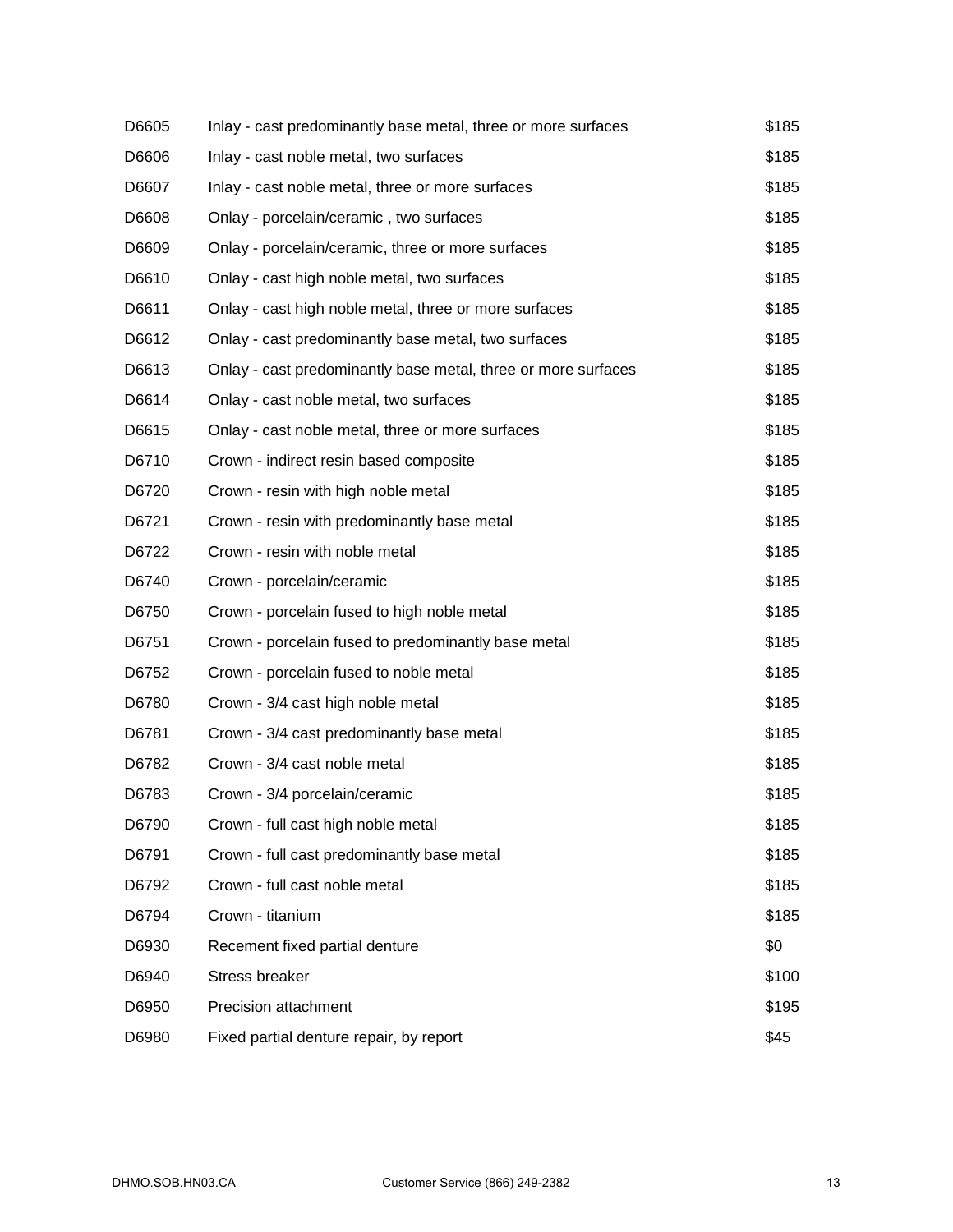# **Oral Surgery**

- *Includes routine post operative visits/treatment.*
- *The removal of asymptomatic third molars is not a covered benefit unless pathology (disease) exists, however it is available at 75% of your Health Net selected general or specialty care dentist's usual and customary fees.*

| D7111 | Extraction, coronal remnants - deciduous tooth                                                                              | \$5   |
|-------|-----------------------------------------------------------------------------------------------------------------------------|-------|
| D7140 | Extraction, erupted tooth or exposed root (elevation and/or forceps removal)                                                | \$0   |
| D7210 | Surgical removal of erupted tooth requiring elevation of mucoperiosteal flap<br>and removal of bone and/or section of tooth | \$30  |
| D7220 | Removal of impacted tooth - soft tissue                                                                                     | \$45  |
| D7230 | Removal of impacted tooth - partially bony                                                                                  | \$65  |
| D7240 | Removal of impacted tooth - completely bony                                                                                 | \$80  |
| D7241 | Removal of impacted tooth - completely bony, with unusual surgical<br>complications                                         | \$100 |
| D7250 | Surgical removal of residual tooth roots (cutting procedure)                                                                | \$40  |
| D7270 | Tooth reimplantation and/or stabilization of accidentally evulsed or displaced<br>tooth                                     | \$50  |
| D7280 | Surgical access of an unerupted tooth                                                                                       | \$85  |
| D7282 | Mobilization of erupted or malpositioned tooth to aid eruption                                                              | \$90  |
| D7283 | Placement of device to facilitate eruption of impacted tooth                                                                | \$90  |
| D7285 | Biopsy of oral tissue - hard (bone, tooth)                                                                                  | \$0   |
| D7286 | Biopsy of oral tissue - soft                                                                                                | \$0   |
| D7287 | Exfoliative cytological sample collection                                                                                   | \$50  |
| D7288 | Brush biopsy - transepithelial sample collection                                                                            | \$50  |
| D7310 | Alveoloplasty in conjunction with extractions - four or more teeth or tooth<br>spaces, per quadrant                         | \$35  |
| D7311 | Alveoloplasty in conjunction with extractions - one to three teeth or tooth<br>spaces, per quadrant                         | \$10  |
| D7320 | Alveoloplasty not in conjunction with extractions - four or more teeth or tooth<br>spaces, per quadrant                     | \$40  |
| D7321 | Alveoloplasty not in conjunction with extractions - one to three teeth or tooth                                             | \$20  |
| D7471 | Removal of lateral exostosis (maxilla or mandible)                                                                          | \$80  |
| D7472 | Removal of torus palatinus                                                                                                  | \$60  |
| D7473 | Removal of torus mandibularis                                                                                               | \$60  |
| D7485 | Surgical reduction of osseous tuberosity                                                                                    | \$60  |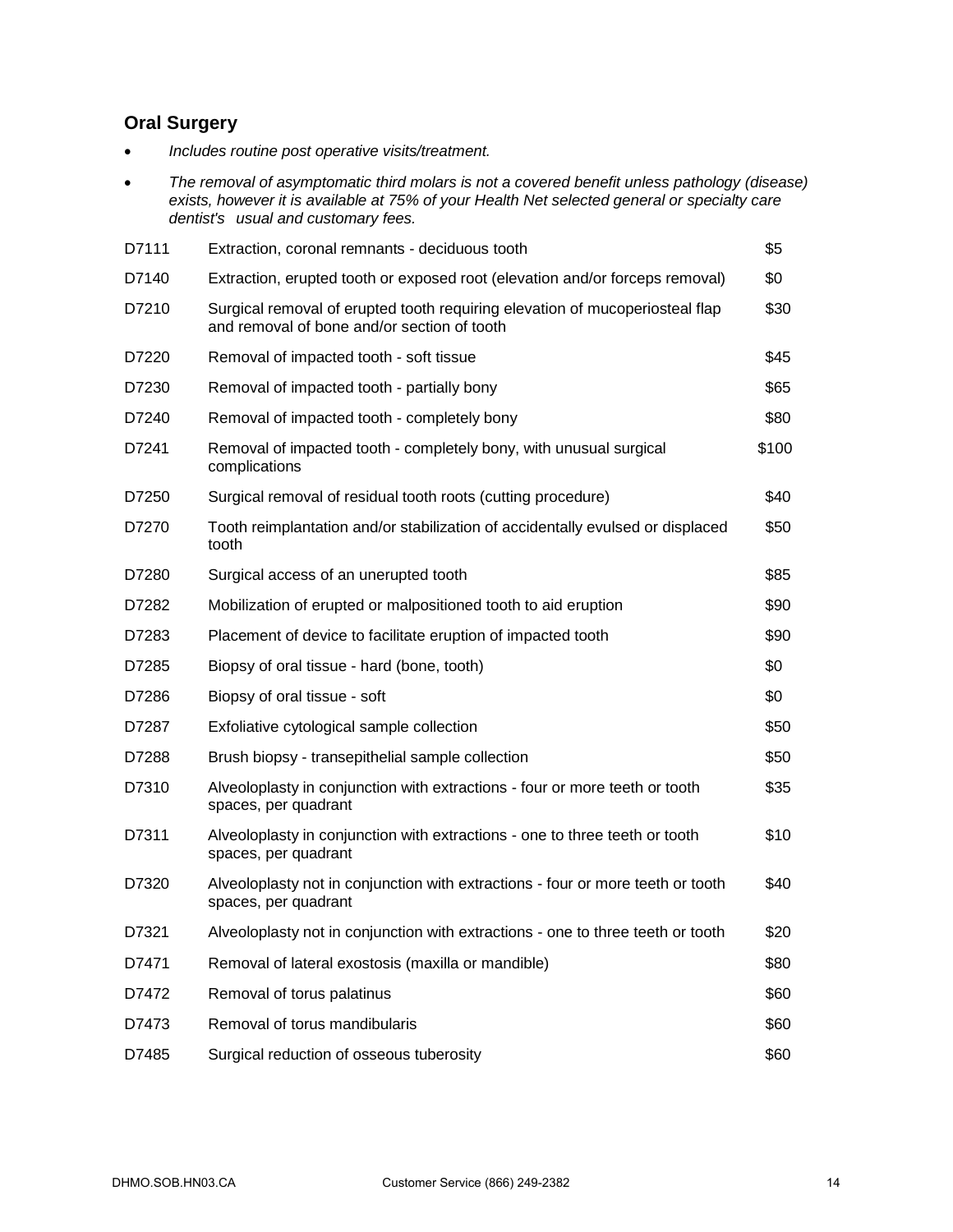| D7510 | Incision and drainage of abscess - intraoral soft tissue                                                                 | \$30 |
|-------|--------------------------------------------------------------------------------------------------------------------------|------|
| D7511 | Incision and drainage of abscess - intraoral soft tissue - complicated (includes<br>drainage of multiple fascial spaces) | \$30 |
| D7520 | Incision and drainage of abscess - extraoral soft tissue                                                                 | \$30 |
| D7521 | Incision and drainage of abscess - extraoral soft tissue - complicated (includes<br>drainage of multiple fascial spaces) | \$30 |
| D7881 | Occlusal orthotic device adjustment                                                                                      | \$0  |
| D7910 | Suture of recent small wounds up to 5 cm                                                                                 | \$25 |
| D7960 | Frenulectomy (frenectomy or frenotomy) - separate procedure                                                              | \$40 |
| D7963 | Frenuloplasty                                                                                                            | \$40 |
| D7970 | Excision of hyperplastic tissue - per arch                                                                               | \$55 |
| D7971 | Excision of pericoronal gingiva                                                                                          | \$35 |

### **Orthodontics**

- *Benefits cover 24 months of usual & customary orthodontic treatment and 24 months of retention.*
- *Comprehensive orthodontic benefits include all phases of treatment and fixed/removable appliances.*

| D8010 | Limited orthodontic treatment of the primary dentition             | \$725   |
|-------|--------------------------------------------------------------------|---------|
| D8020 | Limited orthodontic treatment of the transitional dentition        | \$725   |
| D8030 | Limited orthodontic treatment of the adolescent dentition          | \$725   |
| D8040 | Limited orthodontic treatment of the adult dentition               | \$725   |
| D8050 | Interceptive orthodontic treatment of the primary dentition        | \$0     |
| D8060 | Interceptive orthodontic treatment of the transitional dentition   | \$0     |
| D8070 | Comprehensive orthodontic treatment of the transitional dentition  | \$1,695 |
| D8080 | Comprehensive orthodontic treatment of the adolescent dentition    | \$1,695 |
| D8090 | Comprehensive orthodontic treatment of the adult dentition         | \$1,695 |
| D8210 | Removable appliance therapy                                        | \$0     |
| D8220 | Fixed appliance therapy                                            | \$0     |
| D8660 | Pre-orthodontic treatment exam to monitor growth/development       | \$0     |
| D8670 | Periodic orthodontic treatment visit                               | \$0     |
| D8680 | Orthodontic retention (removal of appliances/placement of retainer | \$250   |
| D8681 | Removable orthodontic retainer adjustment                          | \$0     |
| D8693 | Re-cement rebonding of fixed retainers                             | \$0     |